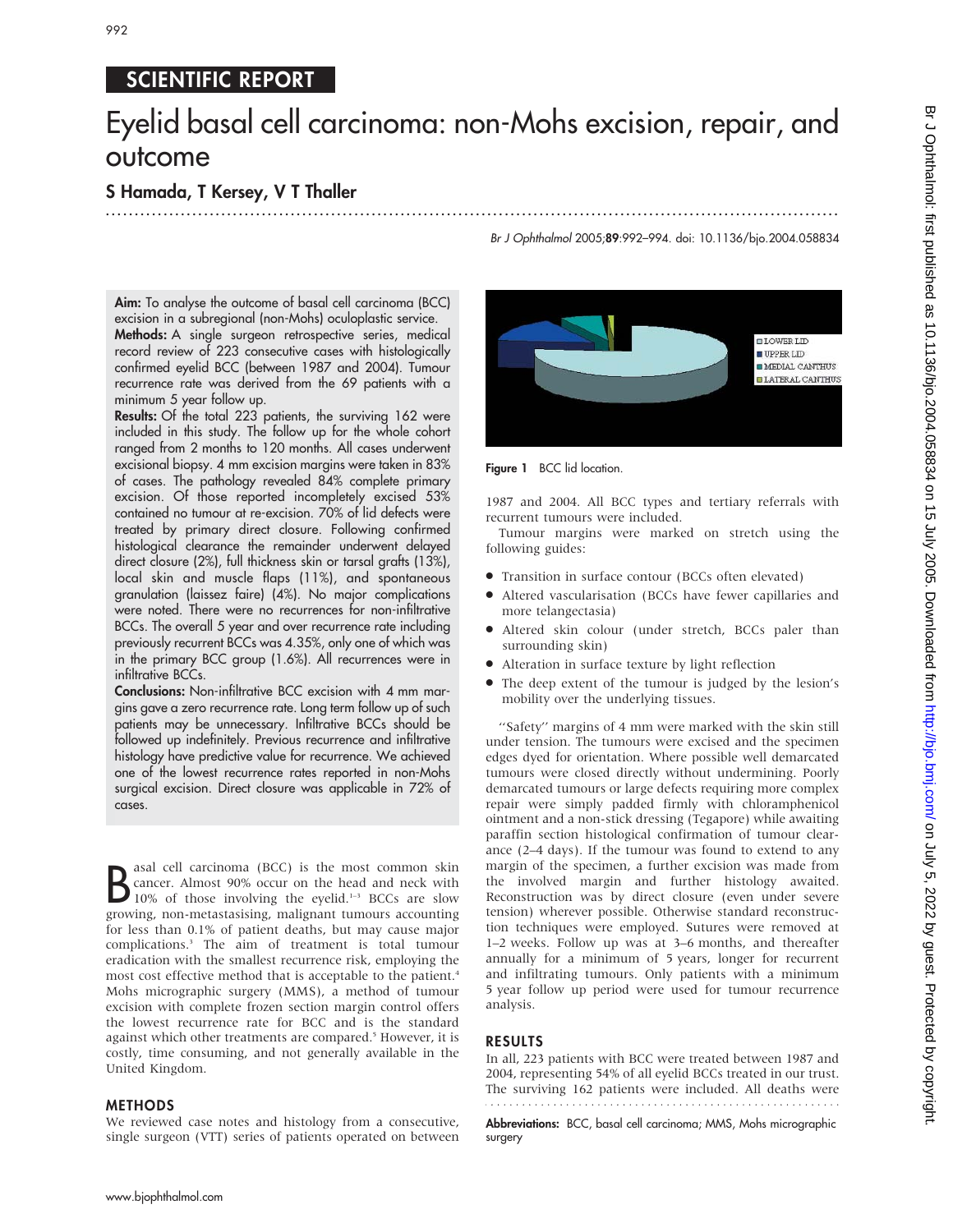

Figure 2 Methods of lid reconstruction employed.

unrelated to BCC. The mean follow up was 48.6 months (range 2–120 months), the female to male ratio 1.1:1 (85:77), the mean age 71.2 (33–97) years. A total of 124 tumours were on the lower lid (76.5%), 25 on the upper lid (15.4%), 11 at the medial canthus (6.8%), and two at the lateral canthus (1.2%) (fig 1). There was equal left:right distribution.

All tumours underwent primary excisional biopsy with 4 mm excision margins in 83%, 3 mm in 4%, and 2 mm in 13% of cases (the smaller margins in small, nodular tumours). Pathology confirmed 84% complete removal at primary excision. Of those reported incompletely excised 53% contained no tumour at re-excision.

Seventy per cent of lid defects were treated by primary direct closure; none was subsequently found to be incompletely excised. The remainder, following confirmed histological clearance, underwent direct closure (2%), full thickness skin or tarsal grafts with skin flap (13%), local skin and muscle flaps (11%), or spontaneous granulation (laissez faire) (4%) (fig 2).

Histological analysis of the specimens showed 23.8% with an infiltrative growth pattern (fig 3),

There were seven pigmented and mixed nodular/infiltrative cases.

Of the few minor complications reported, granulomas (4.1%) and trichiasis (2.7%) were the most frequent.

Our 5 year recurrence rate for non-infiltrating BCCs was zero. There were three recurrences (4.35%), all in infiltrative tumours (one primary and two recurrent infiltrative BCCs).

#### **DISCUSSION**

The cohort includes both primary and recurrent BCCs, including tertiary referrals from other ophthalmic and nonophthalmic colleagues.

Surgical excision is the gold standard for BCC treatment among oculoplastic surgeons, giving histological diagnosis and tumour clearance confirmation with minimal collateral damage. The safety margin of clinically uninvolved tissue, taken to minimise recurrence, significantly increases the surgical tissue defect. The actual tumour edge may be difficult to determine clinically. A 1997 study showed that surgeons' estimations can vary 5.5 mm from the actual margin of the lesion for primary BCCs.<sup>2</sup> Tissue conservation remains an important issue in eyelid tumour surgery. To our knowledge, only one study showed no recurrences with 2 mm margins, but this included only nodular BCCs and a significant proportion of patients required second excisions before repair.<sup>6</sup> We generally favour a 4 mm safety margin and it is our practice to carry out primary excisional (rather than incisional) biopsy to minimise inconvenience and costs. In our series 17% had less than 4 mm margins as they were small, well defined tumours, typically nodular BCCs.

Our proved good results and experience in direct closure for larger lid defects<sup>7</sup> give us a strong argument against the spurious claim that 4 mm margins prevent direct eyelid closure (fig 4, shows 2 months postoperative results of direct closure). Consideration of ultimate defect size must never compromise the goal of complete, primary, tumour excision.



Figure 3 Histological classification.



Figure 4 Right lower lid surgical defect following BCC excision and 2 month post horizontal direct closure lid reconstruction.

It has been shown that full thickness eyelid defects of up to 26 mm could be closed in selected patients by direct closure under tension and end up with excellent functional and cosmetic results. In this series we have been able to close lid defects directly in 72% of cases without cantholysis or undermining. This figure compares very favourably with the major BCC studies. In the Swedish study, flaps and grafts were used in 62 out of 64 patients.<sup>8</sup>

Our pathology reports revealed 84% complete primary excision. Of those reported incompletely excised, 53% contained no tumour at re-excision, which is in agreement with previous studies.

We know that only a minority of patients with histologicaly documented positive margins will experience a recurrence.<sup>9</sup> DeSilva and Dellon<sup>10</sup> followed 38 patients with positive margins and only 37% recurred. Gooding<sup>11</sup> reported a 35% recurrence rate and Shanoff<sup>12</sup> reported 67%. Sarma et al suggest that tumour cells at the operative site may be devitalised by surgery, thus accounting for the lower than expected recurrence rate.<sup>13</sup> An alternative, more likely explanation is that the margins are so narrow that the specimen distortion through fixing and tissue processing and sampling makes it difficult for the pathologist to confidently confirm clearance. Hauben<sup>14</sup> found a recurrence rate of 25.6% with positive margins and 22.8% with negative margins. The question remains whether to do further surgical excision if the completeness of the initial excision is in doubt.